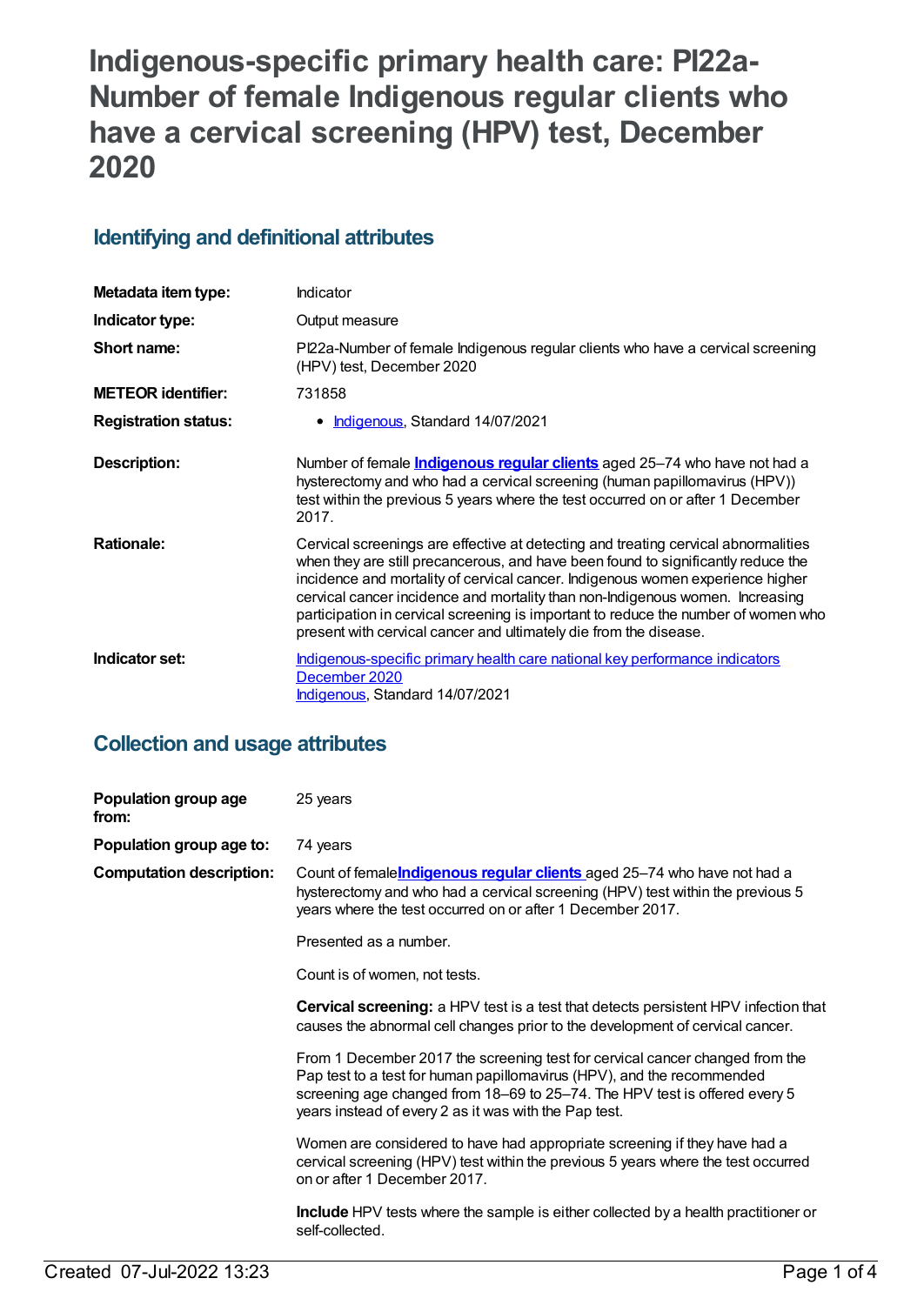| <b>Computation:</b>             | Numerator only.                                                                                                                                                                                                           |
|---------------------------------|---------------------------------------------------------------------------------------------------------------------------------------------------------------------------------------------------------------------------|
| <b>Numerator:</b>               | Number of female Indigenous regular clients aged 25-74 who have not had a<br>hysterectomy and who had a cervical screening (HPV) test within the previous 5<br>years where the test occurred on or after 1 December 2017. |
| <b>Numerator data elements:</b> | <b>Data Element / Data Set-</b>                                                                                                                                                                                           |
|                                 | Person-age, total years N[NN]                                                                                                                                                                                             |
|                                 | <b>Data Source</b>                                                                                                                                                                                                        |
|                                 | Indigenous-specific primary health care national Key Performance Indicators<br>(nKPI) data collection                                                                                                                     |
|                                 | NMDS / DSS                                                                                                                                                                                                                |
|                                 | Indigenous-specific primary health care NBEDS December 2020                                                                                                                                                               |
|                                 | Guide for use                                                                                                                                                                                                             |
|                                 | Aged 25-74 only.                                                                                                                                                                                                          |
|                                 | Data Element / Data Set-                                                                                                                                                                                                  |
|                                 | Female-hysterectomy indicator, yes/no code N                                                                                                                                                                              |
|                                 | <b>Data Source</b>                                                                                                                                                                                                        |
|                                 | Indigenous-specific primary health care national Key Performance Indicators                                                                                                                                               |
|                                 | (nKPI) data collection                                                                                                                                                                                                    |
|                                 | NMDS / DSS                                                                                                                                                                                                                |
|                                 | Indigenous-specific primary health care NBEDS December 2020                                                                                                                                                               |
|                                 | Guide for use                                                                                                                                                                                                             |
|                                 | No - has not had a hysterectomy only.                                                                                                                                                                                     |
|                                 | Data Element / Data Set-                                                                                                                                                                                                  |
|                                 | Person-Indigenous status, code N                                                                                                                                                                                          |
|                                 | <b>Data Source</b>                                                                                                                                                                                                        |
|                                 | Indigenous-specific primary health care national Key Performance Indicators<br>(nKPI) data collection                                                                                                                     |
|                                 | NMDS / DSS                                                                                                                                                                                                                |
|                                 | Indigenous-specific primary health care NBEDS December 2020                                                                                                                                                               |
|                                 | Guide for use                                                                                                                                                                                                             |
|                                 | Indigenous only.                                                                                                                                                                                                          |
|                                 | Data Element / Data Set-                                                                                                                                                                                                  |
|                                 | Person-sex, code X                                                                                                                                                                                                        |
|                                 | <b>Data Source</b>                                                                                                                                                                                                        |
|                                 | Indigenous-specific primary health care national Key Performance Indicators<br>(nKPI) data collection                                                                                                                     |
|                                 | NMDS / DSS                                                                                                                                                                                                                |
|                                 | Indigenous-specific primary health care NBEDS December 2020                                                                                                                                                               |
|                                 | Guide for use                                                                                                                                                                                                             |
|                                 |                                                                                                                                                                                                                           |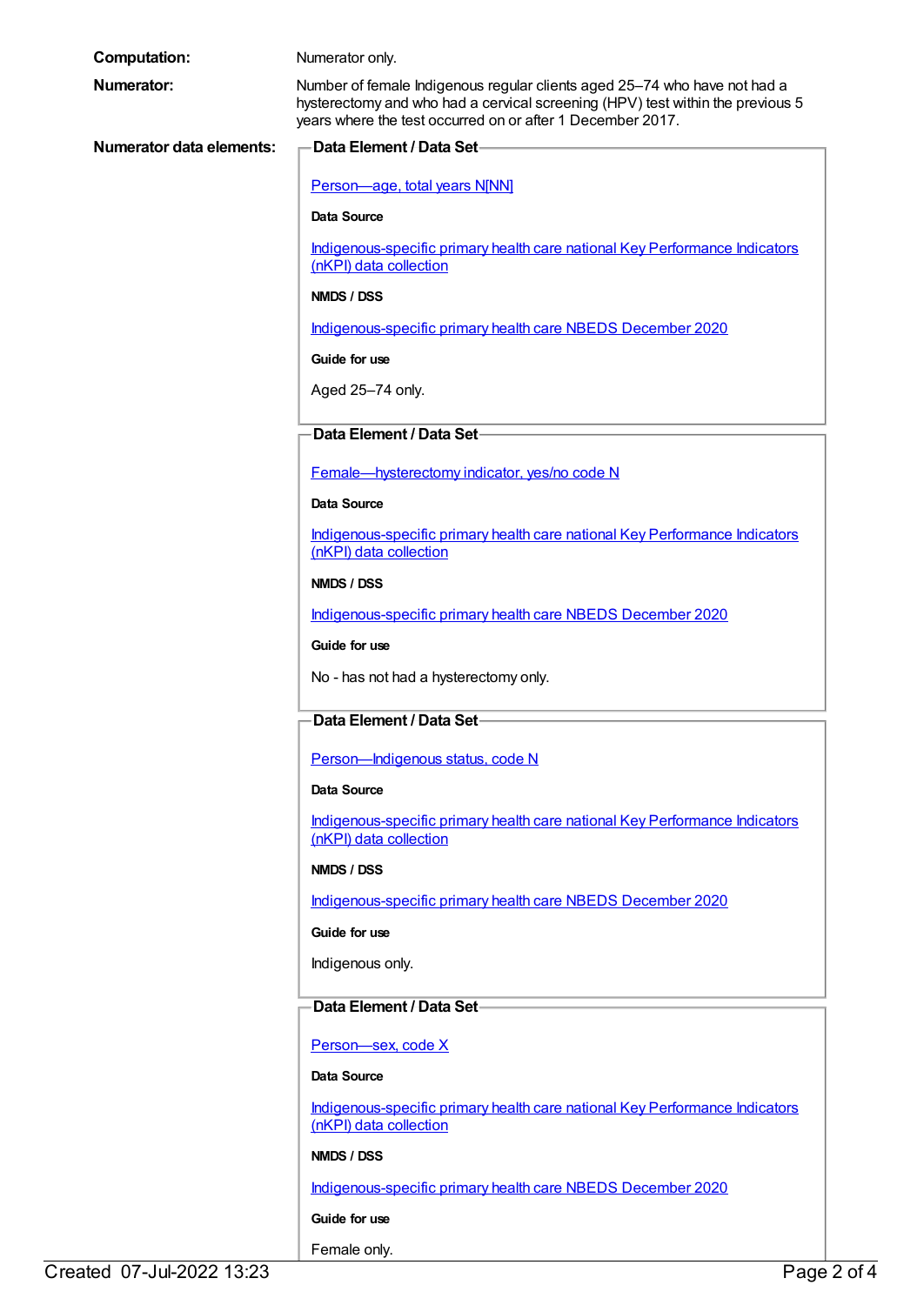| Person-regular client indicator, yes/no code N<br>Data Source<br>Indigenous-specific primary health care national Key Performance Indicators<br>(nKPI) data collection<br>NMDS / DSS<br>Indigenous-specific primary health care NBEDS December 2020<br>Guide for use<br>Regular clients only.<br>Data Element / Data Set-<br>Female-cervical screening indicator, yes/no/not stated/inadequately<br>described code N<br>Data Source<br>Indigenous-specific primary health care national Key Performance Indicators<br>(nKPI) data collection<br>NMDS / DSS<br>Indigenous-specific primary health care NBEDS December 2020<br>Guide for use<br>Yes - had a cervical screening test only.<br>1. Age group:<br>a) 25-34 years<br>b) $35-44$ years<br>c) $45-54$ years<br>d) 55-64 years<br>e) 65-74 years.<br>Data Element / Data Set-<br>Person-age, total years N[NN]<br><b>Data Source</b><br>Indigenous-specific primary health care national Key Performance Indicators<br>(nKPI) data collection<br>NMDS / DSS<br>Indigenous-specific primary health care NBEDS December 2020<br>Guide for use<br>Aged 25-74 only.<br>Census date for reporting is 31 December 2020. |                 | Data Element / Data Set |
|-------------------------------------------------------------------------------------------------------------------------------------------------------------------------------------------------------------------------------------------------------------------------------------------------------------------------------------------------------------------------------------------------------------------------------------------------------------------------------------------------------------------------------------------------------------------------------------------------------------------------------------------------------------------------------------------------------------------------------------------------------------------------------------------------------------------------------------------------------------------------------------------------------------------------------------------------------------------------------------------------------------------------------------------------------------------------------------------------------------------------------------------------------------------------|-----------------|-------------------------|
| <b>Disaggregation data</b><br><b>Comments:</b>                                                                                                                                                                                                                                                                                                                                                                                                                                                                                                                                                                                                                                                                                                                                                                                                                                                                                                                                                                                                                                                                                                                          |                 |                         |
|                                                                                                                                                                                                                                                                                                                                                                                                                                                                                                                                                                                                                                                                                                                                                                                                                                                                                                                                                                                                                                                                                                                                                                         |                 |                         |
|                                                                                                                                                                                                                                                                                                                                                                                                                                                                                                                                                                                                                                                                                                                                                                                                                                                                                                                                                                                                                                                                                                                                                                         |                 |                         |
|                                                                                                                                                                                                                                                                                                                                                                                                                                                                                                                                                                                                                                                                                                                                                                                                                                                                                                                                                                                                                                                                                                                                                                         |                 |                         |
|                                                                                                                                                                                                                                                                                                                                                                                                                                                                                                                                                                                                                                                                                                                                                                                                                                                                                                                                                                                                                                                                                                                                                                         |                 |                         |
|                                                                                                                                                                                                                                                                                                                                                                                                                                                                                                                                                                                                                                                                                                                                                                                                                                                                                                                                                                                                                                                                                                                                                                         |                 |                         |
|                                                                                                                                                                                                                                                                                                                                                                                                                                                                                                                                                                                                                                                                                                                                                                                                                                                                                                                                                                                                                                                                                                                                                                         |                 |                         |
|                                                                                                                                                                                                                                                                                                                                                                                                                                                                                                                                                                                                                                                                                                                                                                                                                                                                                                                                                                                                                                                                                                                                                                         |                 |                         |
|                                                                                                                                                                                                                                                                                                                                                                                                                                                                                                                                                                                                                                                                                                                                                                                                                                                                                                                                                                                                                                                                                                                                                                         |                 |                         |
|                                                                                                                                                                                                                                                                                                                                                                                                                                                                                                                                                                                                                                                                                                                                                                                                                                                                                                                                                                                                                                                                                                                                                                         |                 |                         |
|                                                                                                                                                                                                                                                                                                                                                                                                                                                                                                                                                                                                                                                                                                                                                                                                                                                                                                                                                                                                                                                                                                                                                                         |                 |                         |
|                                                                                                                                                                                                                                                                                                                                                                                                                                                                                                                                                                                                                                                                                                                                                                                                                                                                                                                                                                                                                                                                                                                                                                         |                 |                         |
|                                                                                                                                                                                                                                                                                                                                                                                                                                                                                                                                                                                                                                                                                                                                                                                                                                                                                                                                                                                                                                                                                                                                                                         |                 |                         |
|                                                                                                                                                                                                                                                                                                                                                                                                                                                                                                                                                                                                                                                                                                                                                                                                                                                                                                                                                                                                                                                                                                                                                                         |                 |                         |
|                                                                                                                                                                                                                                                                                                                                                                                                                                                                                                                                                                                                                                                                                                                                                                                                                                                                                                                                                                                                                                                                                                                                                                         |                 |                         |
|                                                                                                                                                                                                                                                                                                                                                                                                                                                                                                                                                                                                                                                                                                                                                                                                                                                                                                                                                                                                                                                                                                                                                                         |                 |                         |
|                                                                                                                                                                                                                                                                                                                                                                                                                                                                                                                                                                                                                                                                                                                                                                                                                                                                                                                                                                                                                                                                                                                                                                         |                 |                         |
|                                                                                                                                                                                                                                                                                                                                                                                                                                                                                                                                                                                                                                                                                                                                                                                                                                                                                                                                                                                                                                                                                                                                                                         | Disaggregation: |                         |
|                                                                                                                                                                                                                                                                                                                                                                                                                                                                                                                                                                                                                                                                                                                                                                                                                                                                                                                                                                                                                                                                                                                                                                         |                 |                         |
|                                                                                                                                                                                                                                                                                                                                                                                                                                                                                                                                                                                                                                                                                                                                                                                                                                                                                                                                                                                                                                                                                                                                                                         |                 |                         |
|                                                                                                                                                                                                                                                                                                                                                                                                                                                                                                                                                                                                                                                                                                                                                                                                                                                                                                                                                                                                                                                                                                                                                                         |                 |                         |
|                                                                                                                                                                                                                                                                                                                                                                                                                                                                                                                                                                                                                                                                                                                                                                                                                                                                                                                                                                                                                                                                                                                                                                         |                 |                         |
|                                                                                                                                                                                                                                                                                                                                                                                                                                                                                                                                                                                                                                                                                                                                                                                                                                                                                                                                                                                                                                                                                                                                                                         | elements:       |                         |
|                                                                                                                                                                                                                                                                                                                                                                                                                                                                                                                                                                                                                                                                                                                                                                                                                                                                                                                                                                                                                                                                                                                                                                         |                 |                         |
|                                                                                                                                                                                                                                                                                                                                                                                                                                                                                                                                                                                                                                                                                                                                                                                                                                                                                                                                                                                                                                                                                                                                                                         |                 |                         |
|                                                                                                                                                                                                                                                                                                                                                                                                                                                                                                                                                                                                                                                                                                                                                                                                                                                                                                                                                                                                                                                                                                                                                                         |                 |                         |
|                                                                                                                                                                                                                                                                                                                                                                                                                                                                                                                                                                                                                                                                                                                                                                                                                                                                                                                                                                                                                                                                                                                                                                         |                 |                         |
|                                                                                                                                                                                                                                                                                                                                                                                                                                                                                                                                                                                                                                                                                                                                                                                                                                                                                                                                                                                                                                                                                                                                                                         |                 |                         |
|                                                                                                                                                                                                                                                                                                                                                                                                                                                                                                                                                                                                                                                                                                                                                                                                                                                                                                                                                                                                                                                                                                                                                                         |                 |                         |
|                                                                                                                                                                                                                                                                                                                                                                                                                                                                                                                                                                                                                                                                                                                                                                                                                                                                                                                                                                                                                                                                                                                                                                         |                 |                         |
|                                                                                                                                                                                                                                                                                                                                                                                                                                                                                                                                                                                                                                                                                                                                                                                                                                                                                                                                                                                                                                                                                                                                                                         |                 |                         |
|                                                                                                                                                                                                                                                                                                                                                                                                                                                                                                                                                                                                                                                                                                                                                                                                                                                                                                                                                                                                                                                                                                                                                                         |                 |                         |

### **Representational attributes**

| <b>Representation class:</b> | Count  |
|------------------------------|--------|
| Data type:                   | Real   |
| Unit of measure:             | Person |